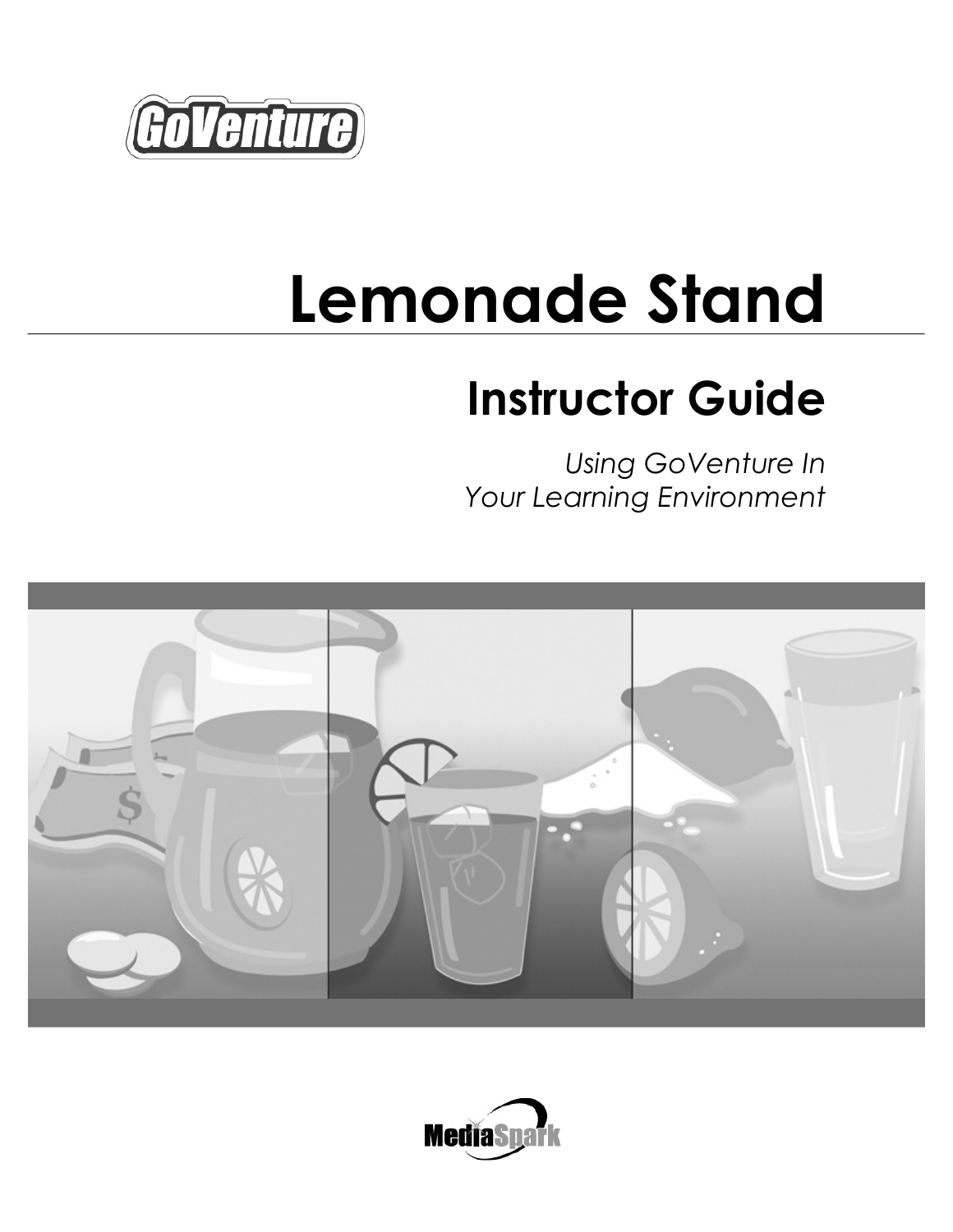# **Contents**

| 1. |                                                                  |
|----|------------------------------------------------------------------|
| 2. |                                                                  |
| 3. | What Makes GoVenture Lemonade Stand Unique  5                    |
| 4. |                                                                  |
| 5. |                                                                  |
| 6. |                                                                  |
| 7. |                                                                  |
|    | Matching Business Scenarios to the Current Topic of Discussion10 |
| 8. |                                                                  |
| 9. |                                                                  |
|    |                                                                  |
|    |                                                                  |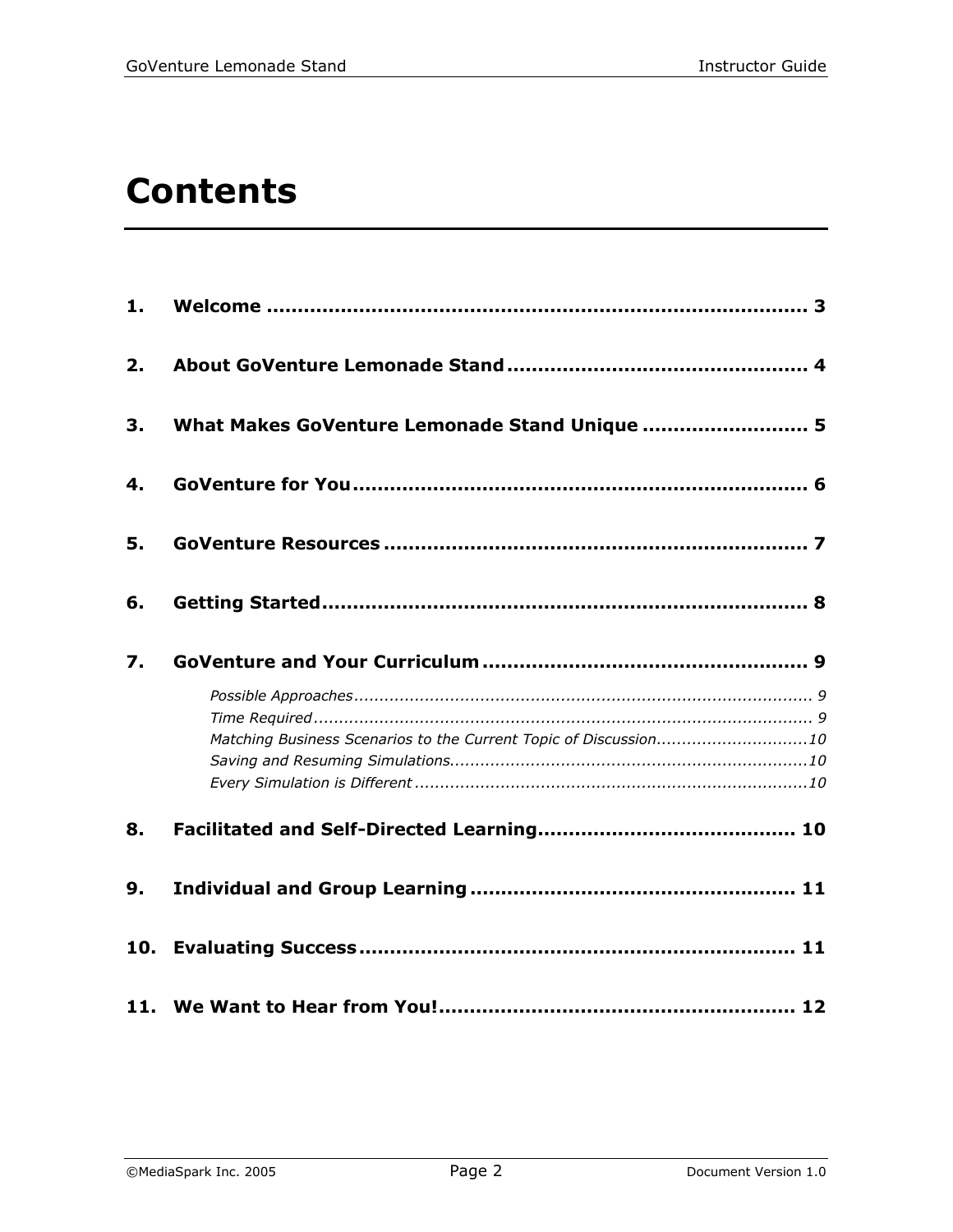# **GoVenture® Lemonade Stand Instructor Guide**

*Using GoVenture In Your Learning Environment* 



# **1. Welcome**

This Instructor Guide is provided to help you use MediaSpark's GoVenture Lemonade Stand simulation in your classroom or computer lab. If you are not already familiar with the award-winning GoVenture business simulations, we invite you to visit the GoVenture.NETwork at www.goventure.net or to contact us at 1-800-331-2282.

An electronic version of this document is also available on the GoVenture.NETwork.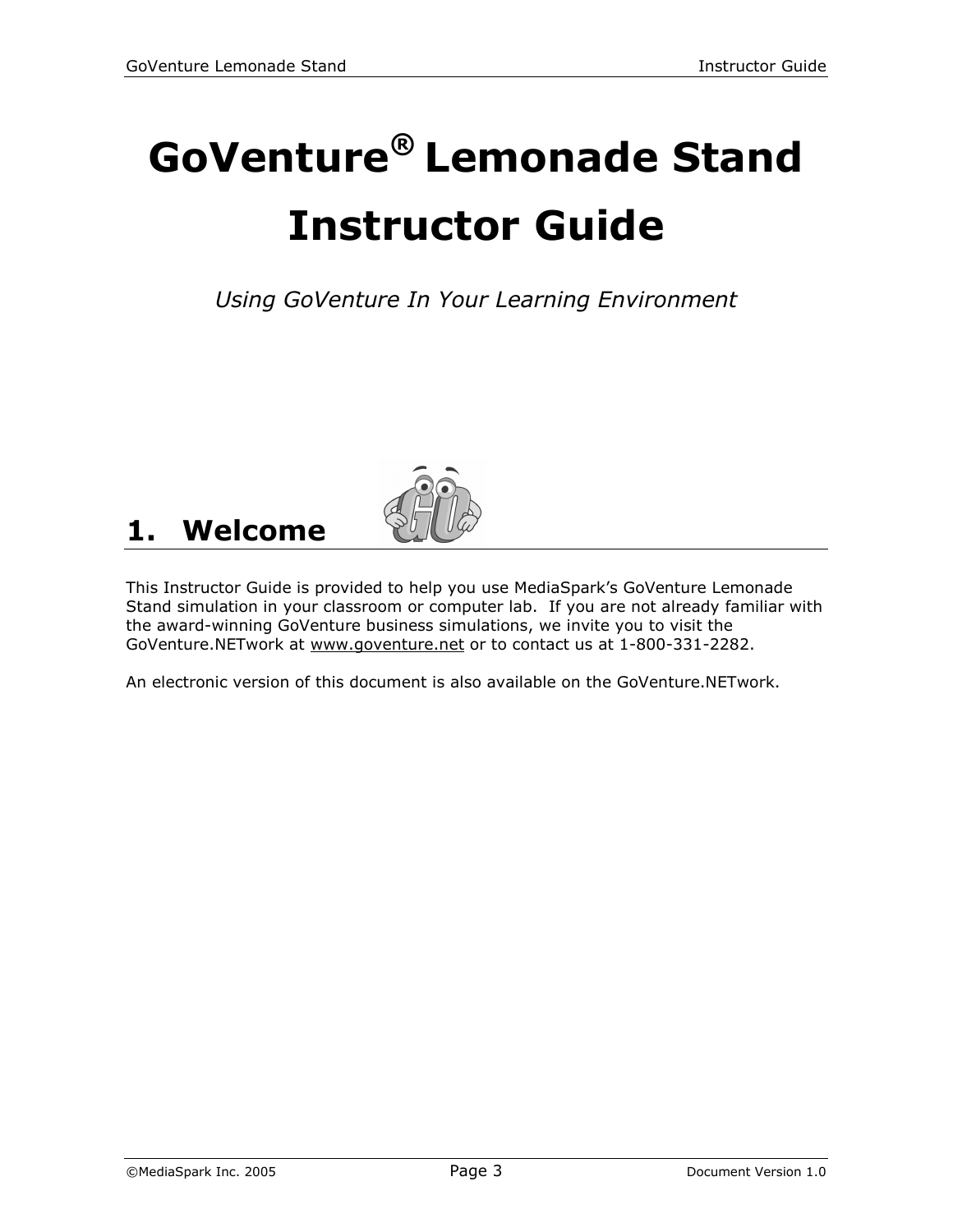# **2. About GoVenture Lemonade Stand**

#### **Learn the basics of business**=**in an easy and fun learning simulation!**

GoVenture Lemonade Stand is an easy-to-use program that introduces you to the experience of running your own virtual lemonade stand business. It's the perfect first step for children or even adults who need to start with the basics of running a business. It also offers the opportunity to apply concepts in other subjects such as mathematics, finance, career, or general life skills in a fun business setting.

Like a flight simulator for business, GoVenture Lemonade Stand puts you in the role of a budding entrepreneur selling lemonade. You must decide the price of your lemonade, the recipe (sweet and lemony is the best seller!), and manage your inventory (lemons, sugar, and cups) in order to maximize profits. And, don't forget to keep an eye on the weather. It's easy to use, visual, interactive, and fun!

GoVenture Lemonade Stand is ideal for youth and adults in self-directed or facilitated learning environments and can be used to enhance training in marketing, entrepreneurship, business, finance, economics, career, family and consumer sciences, math, and other subjects.

Unlike any book, course, or seminar, GoVenture Lemonade Stand enables learners to gain years of business and life experience in minutes!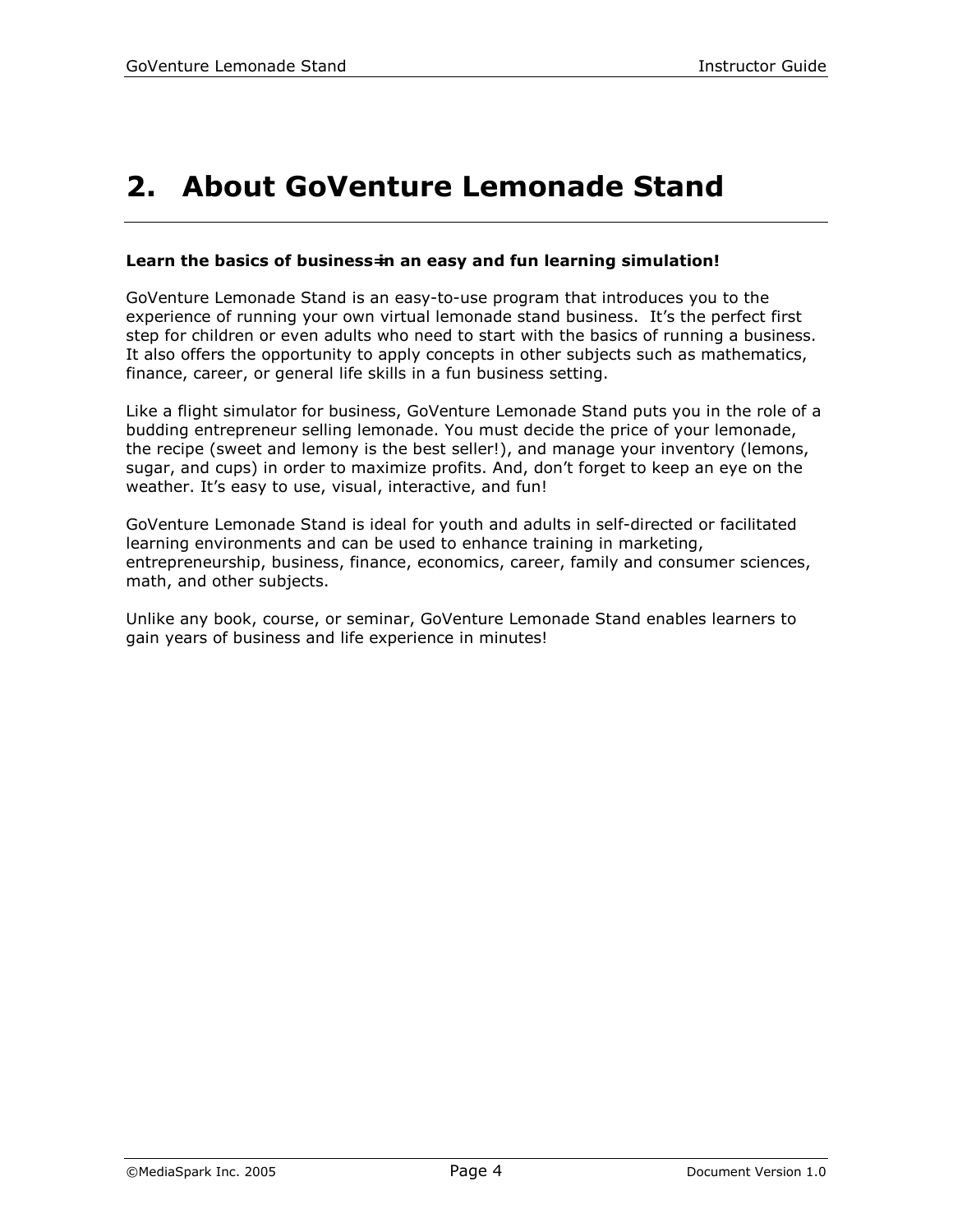# **3. What Makes GoVenture Lemonade Stand Unique**

GoVenture simulations enable "learning-by-doing", an approach that cognitive scientists have identified as the fastest and most effective way for human beings to learn. GoVenture simulations immerse the learner in a highly visual and interactive environment in such rewarding ways that learners feel intellectually and emotionally engaged in the experience  $-$  as if they were personally living it.

GoVenture Lemonade Stand offers several key advantages:

- 1. A fun and easy-to-use learning experience to learn the basics of business.
- 2. An educational tool designed to deliver the entertainment value of a game.
- 3. Helpful paper-based resources that complement and support the learning experience.

GoVenture Lemonade Stand is designed as a tool for youth and adults, to be used as a learning program on its own, or to complement other learning materials, courses, programs, and curricula. It can provide a valuable learning opportunity for an individual or an entire class, within a single hour of use  $-$  or over an extended period of time. The educational foundation and ease of integration in the classroom and curriculum make GoVenture Lemonade Stand the first choice among learners who are in the early stages of learning about business, as well as educators and trainers who are providing basic business training.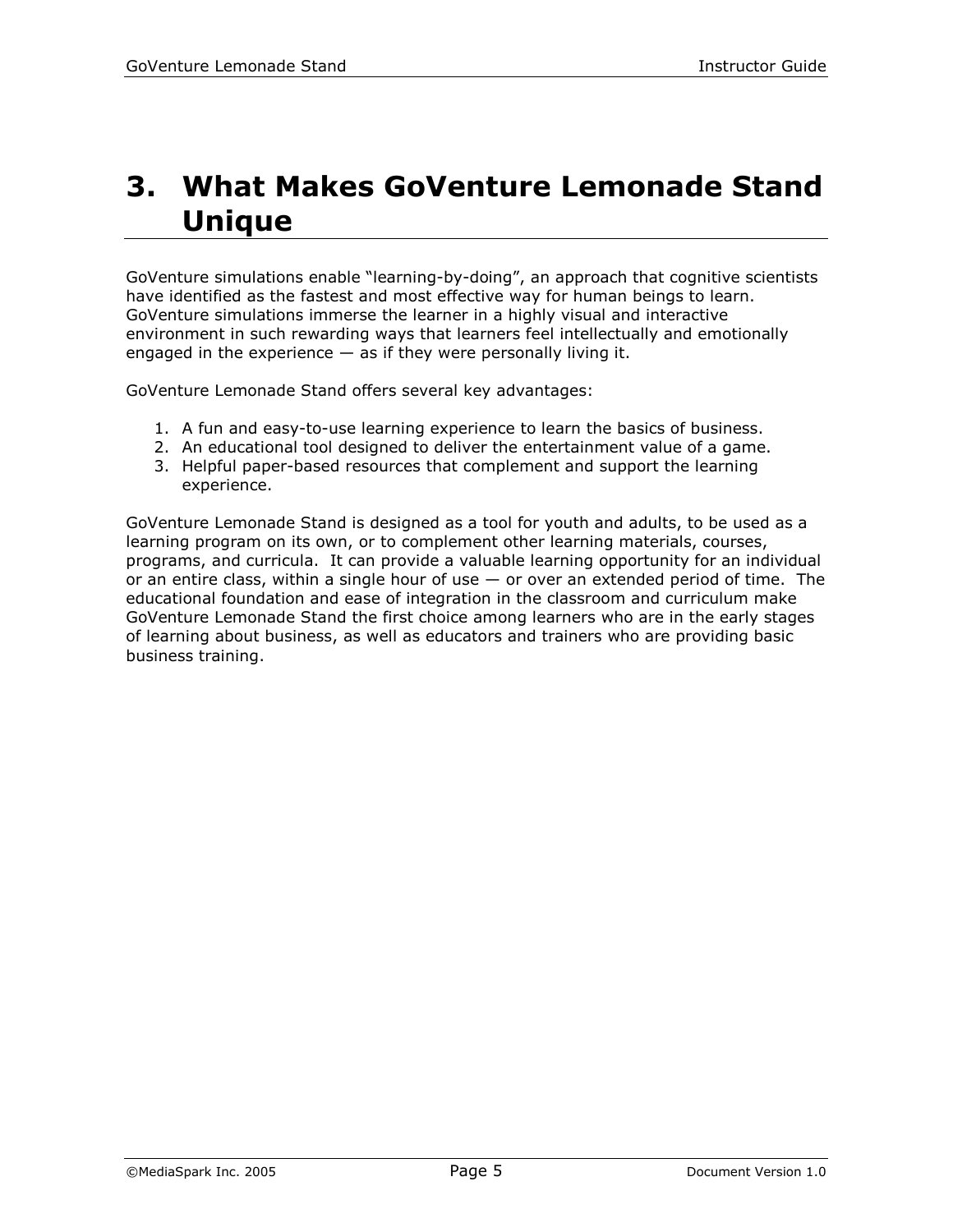# **4. GoVenture for You**

### *Education*

GoVenture has been designed to be suitable for a variety of instructional approaches and levels. Whether the need is to create a completely new curriculum or to enhance an existing one, GoVenture offers a successful and valuable experience for instructors and learners, from elementary school to adult education.

### *Life Skills Training*

GoVenture helps develop a number of necessary skills for success in the fast-paced Knowledge Economy, including: planning, just-in-time learning, problem solving, organization, critical thinking, and risk management. GoVenture addresses life skills training directly by immersing learners in a simulated world of experience that transcends the limitations of traditional teaching and learning approaches.

Unlike conventional educational materials, games and Internet portals, GoVenture offers a comprehensive learning experience. Simulations are combined with a wide range of learning resources for quick and easy integration into self-directed or facilitated learning environments.

### **What You Need to Play GoVenture Lemonade Stand**

GoVenture Lemonade Stand is designed using proven technologies that will operate on personal computers, either stand-alone or over the Internet. For specific system requirements, please refer to the software documentation.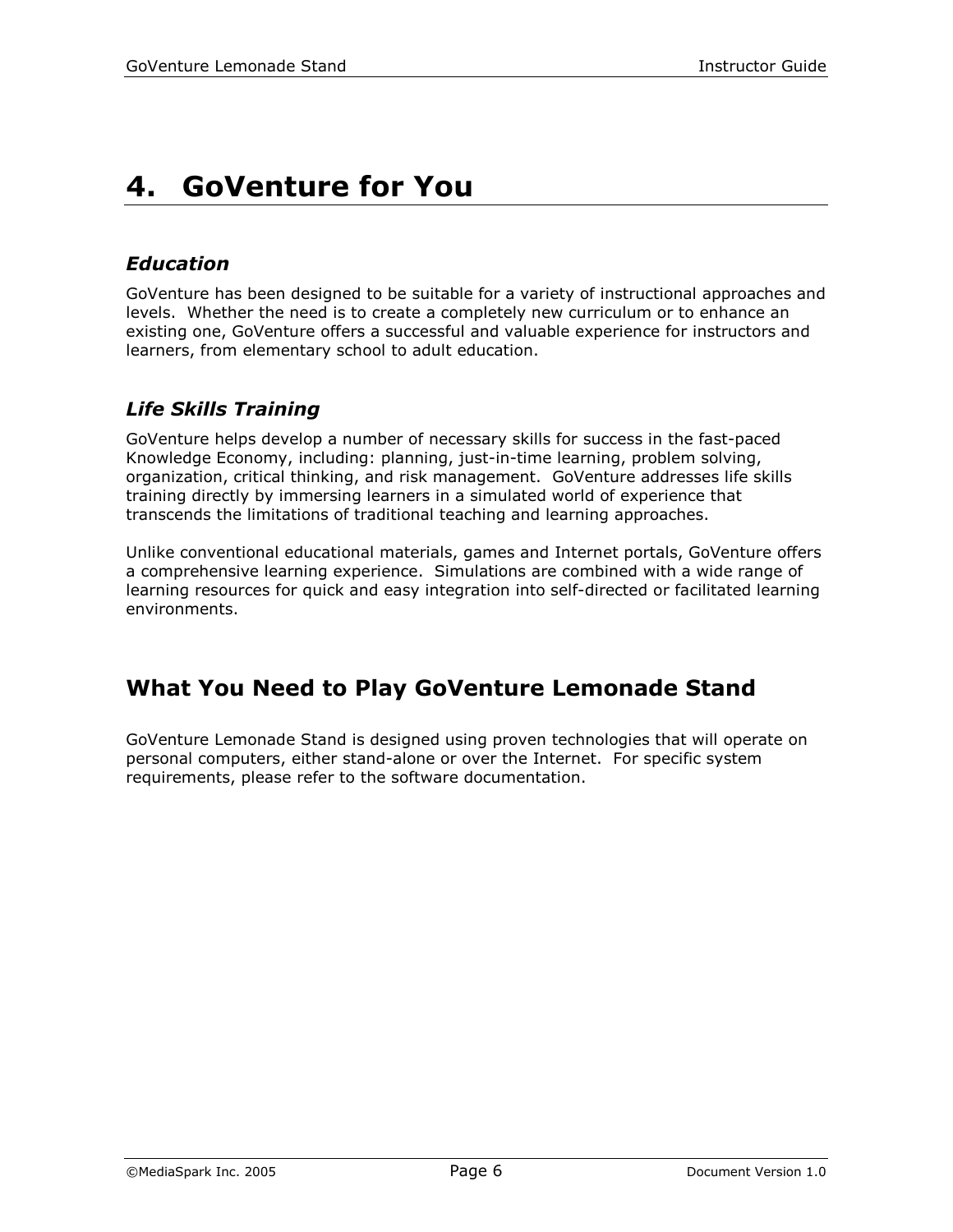## **5. GoVenture Resources**

Every GoVenture Educational license includes the following resources:

#### **Lemonade Stand Simulation Software**

An easy and fun simulation software program that emulates a lemonade stand business.

#### **Software User Guide, Simulation Help**

Print materials included with and in the software designed to introduce you and your students to GoVenture, and to help you become comfortable with the program quickly.

#### **Experiencing Lemonade Stand —**

#### *An Illustrated Introduction to the Basics of Business*

A concise, easy-to-read illustrated guide that outlines the basics of business in a summary format. For you and your students, this guide complements the GoVenture simulation by serving as a valuable resource throughout your course or program.

#### **Performance Report**

A helpful software tool that displays simulation results and assigns a score to the performance.

#### **Instructor Guide (this document)**

A guide to help you learn about GoVenture and the various resources that are available for using GoVenture in the classroom or in a business or life skills training environment.

#### **Learning Guides and Activities Workbooks** *–*

#### *Instructor and Student Editions*

Lessons and activities designed to bring business basics alive in the classroom. These Learning Guide activities help students better understand the decisions that need to be made within the GoVenture simulation.

#### **Test Bank**

The Test Bank consists of objective questions that are closely tied to content contained in the Experiencing Lemonade Stand guide. These questions are also suitable for general knowledge testing. An instructor version with complete answers is provided.

#### **GoVenture.NETwork** *– www.goventure.net*

A free website containing a wealth of business tools, activities, games, and collaboration opportunities for you and your students.

#### **GoVenture Live the Learning**

A free newsletter to help educators and facilitators bring business to life!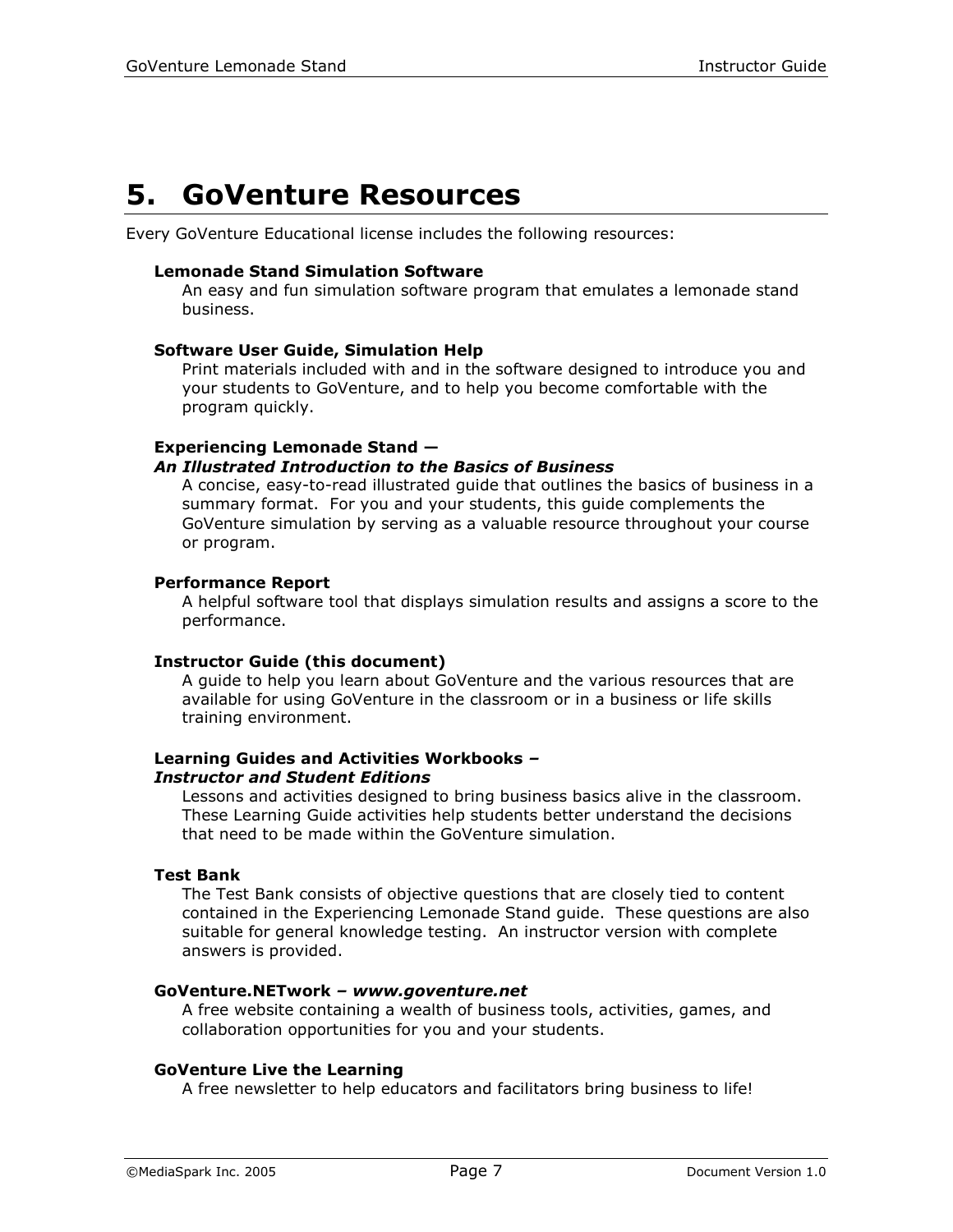# **6. Getting Started**

The following approach is recommended to help you and your students get started with GoVenture:

- 1. Browse through all of the resources that are provided with GoVenture Lemonade Stand to get a better understanding of how everything fits together.
- 2. Review the Software User Guide document.
- 3. Start GoVenture Lemonade Stand.
- 4. Explore the program to become familiar with the decisions that need to be made.
- 5. Input your decisions then click *Open for Business*. After the day's business simulation runs, you can review your results.

Continue to play the simulation for as long as you like.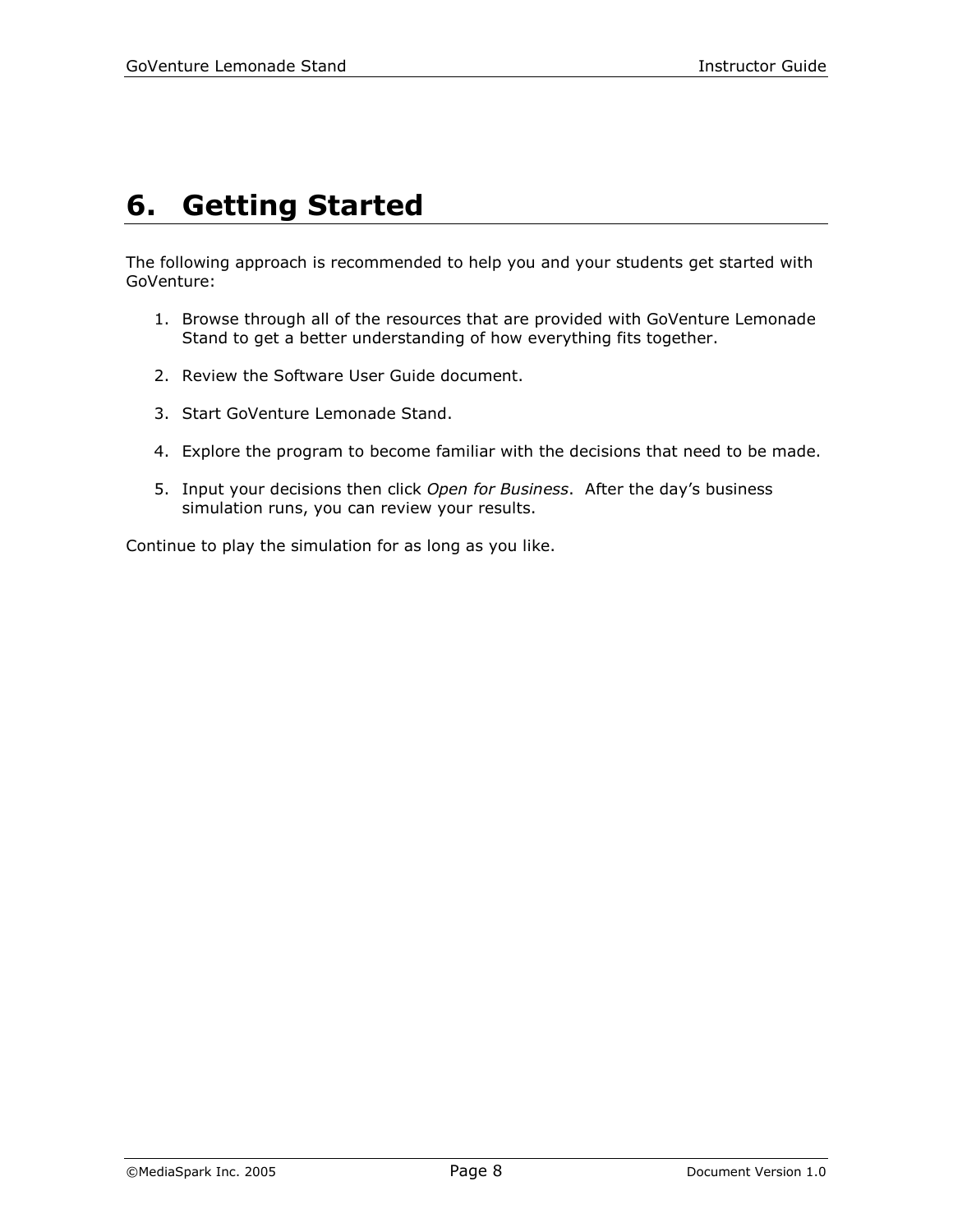# **7. GoVenture and Your Curriculum**

### **Possible Approaches**

GoVenture is a program designed to supplement and enhance your existing course, program, or curriculum. You may choose to use GoVenture at the beginning of a course, at the end of a course, or throughout an entire term.

### *Using GoVenture at the Beginning of a Course*

By using GoVenture at the beginning of a course, students immediately gain "hands-on" experience in the issues involved, and the decisions that need to be made, in running a business. This experience provides them with considerably more insight into what they need to learn and why, making them more likely to participate in class discussion and to ask insightful questions. Lectures and textbooks become instantly transformed into valued sources of information when connected to GoVenture's hands-on experience.

### *Using GoVenture at the End of a Course*

By using GoVenture at the end of a course, students can apply the knowledge, lessons, and techniques they have learned throughout your course to a fun, simulated business setting. GoVenture provides students with the opportunity to gain experience and to make the important connection between business theory and practice.

### *Using GoVenture Throughout a Course*

GoVenture is essentially a business laboratory where your students can go every week, or every day, to apply the information and concepts you are teaching in class. Throughout your course, students can continually use GoVenture to experience and experiment with the knowledge they are gaining.

Choosing what is right for you depends upon the amount of time you have available to include GoVenture in your curriculum, and your desire to use the many GoVenture resources that are available.

### **Time Required**

Within the GoVenture simulation, you can take as much time as you wish to make each day's decisions. When you are ready, click the *Open for Business* button, and the software will run a short animation while it simulates the day's sales activities.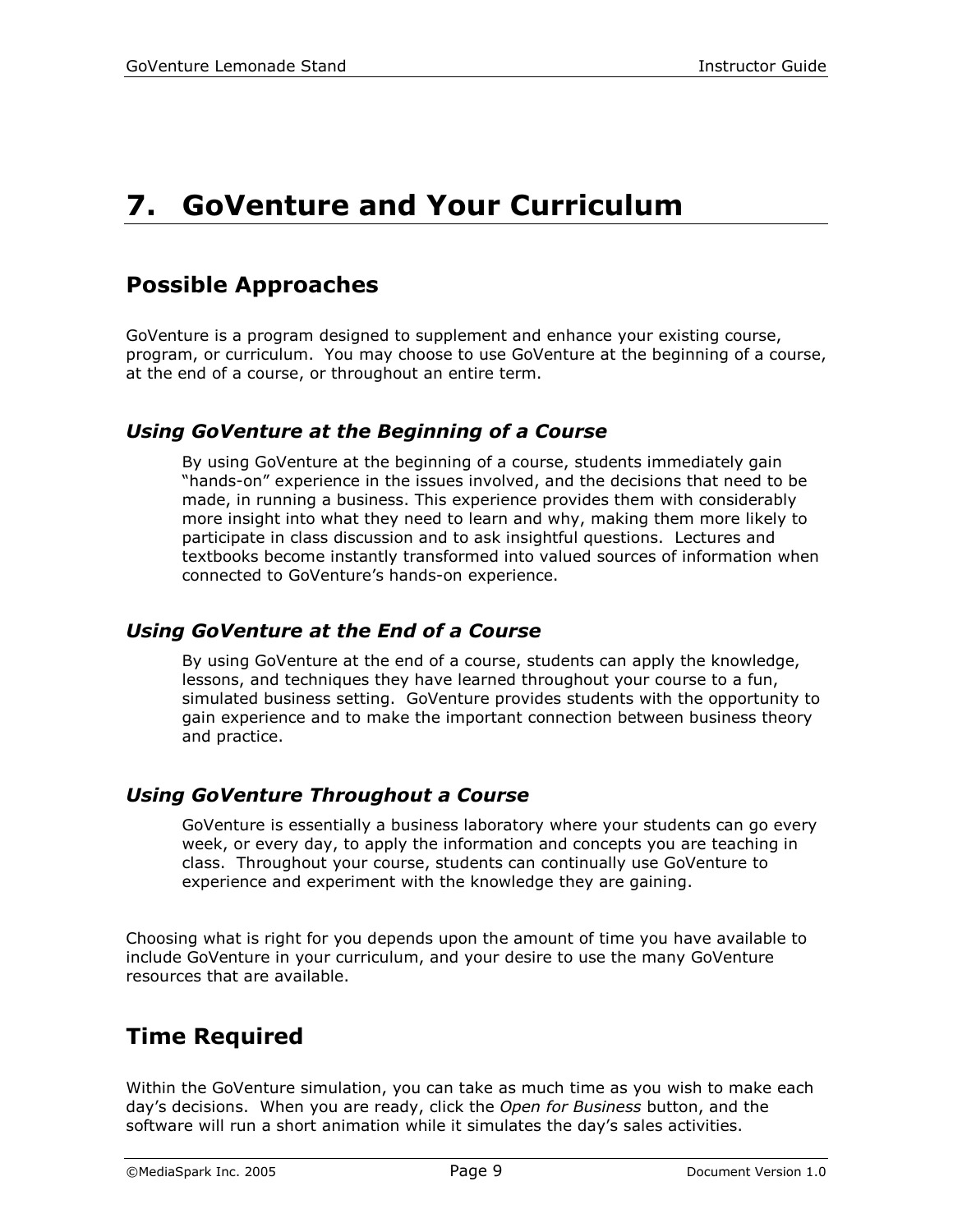In general, it only takes a few minutes for students to become familiar and comfortable with GoVenture and the daily decisions that need to be made. You may have students play as long as you like – the longer they play, the more insightful their decisions will become.

### **Matching Business Scenarios to the Current Topic of Discussion**

GoVenture can be used to provide targeted learning, by directly corresponding to the current topic at hand. For example, in one scenario you may wish to instruct students to focus exclusively on inventory management, while in another you may want them to focus on pricing and profit.

### **Saving and Resuming Simulations**

GoVenture Lemonade Stand does not provide saving and resuming features. Once you quit the program, all data from the currently running lemonade stand business is lost and reset.

### **Every Simulation is Different**

No two simulations will be exactly the same in GoVenture Lemonade Stand. Changes in weather, traffic, recipe, pricing, and inventory will make each simulation a new challenge.

# **8. Facilitated and Self-Directed Learning**

GoVenture is designed to be used in facilitated and/or self-directed learning environments. Students can dive in on their own, exploring and discovering their GoVenture businesses with limited supervision, or can be directed step-by-step through the various aspects of starting and running a business.

Students only need the GoVenture simulation software to begin exploring and learning. However, the additional resources provided can add value to their specific areas of interest and their overall business learning experience.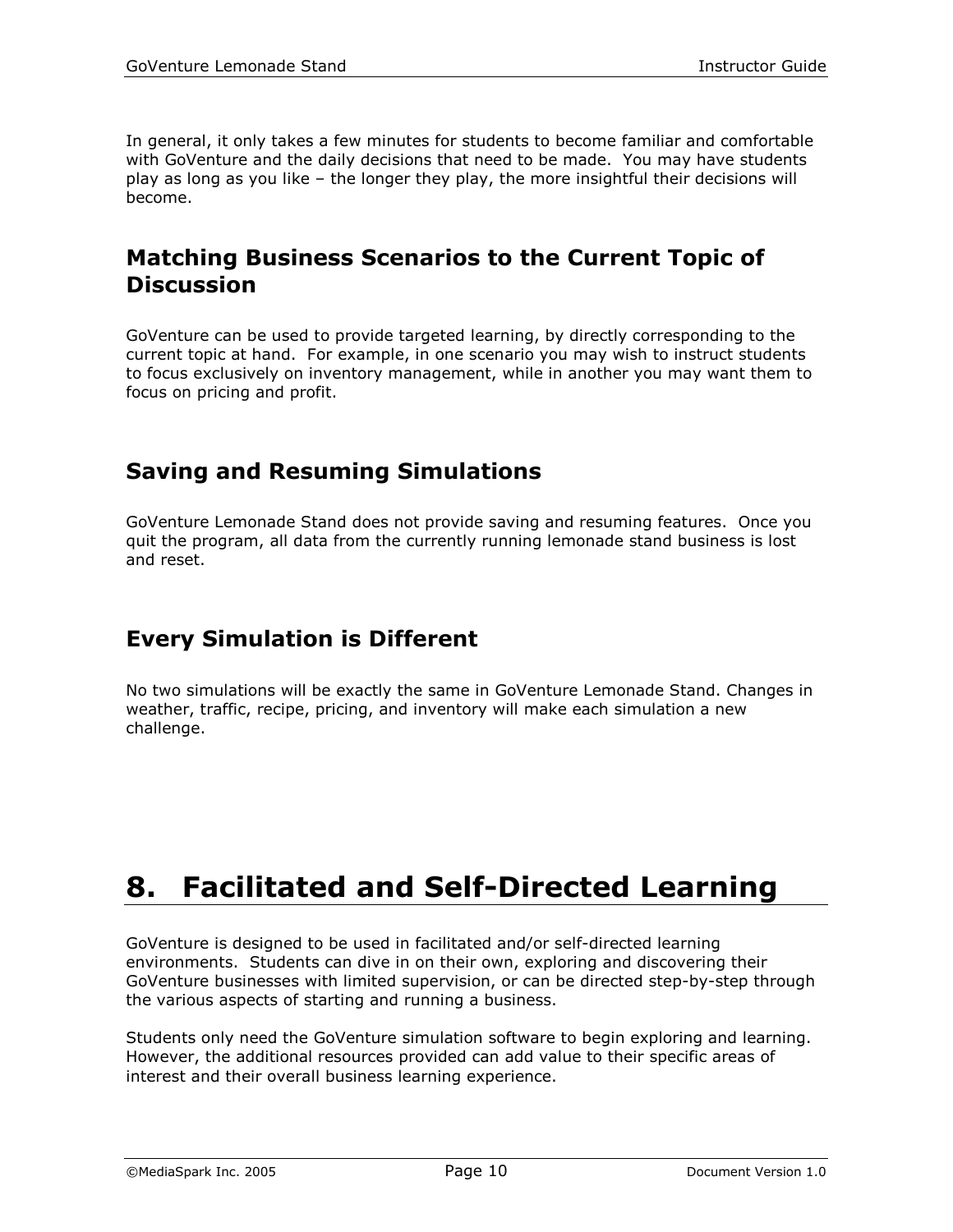# **9. Individual and Group Learning**

GoVenture can be used for individual or group learning.

Students can run their own businesses and make all of the necessary decisions. For group learning, students can work together to make decisions and/or they can be assigned specific business areas to champion — such as Price, Recipe, and Inventory. Groups of up to three students per business/computer can work effectively.

# **10. Evaluating Success**

GoVenture provides a Performance Evaluation report at the end of each business day. This report includes a cash rating score, so students can compare their results. However, the role this score might play in your evaluation of their learning experience is your decision.

Please refer to GoVenture Experiencing Lemonade Stand, "Evaluating Success," and to the Software User Guide for more information on evaluating performance.